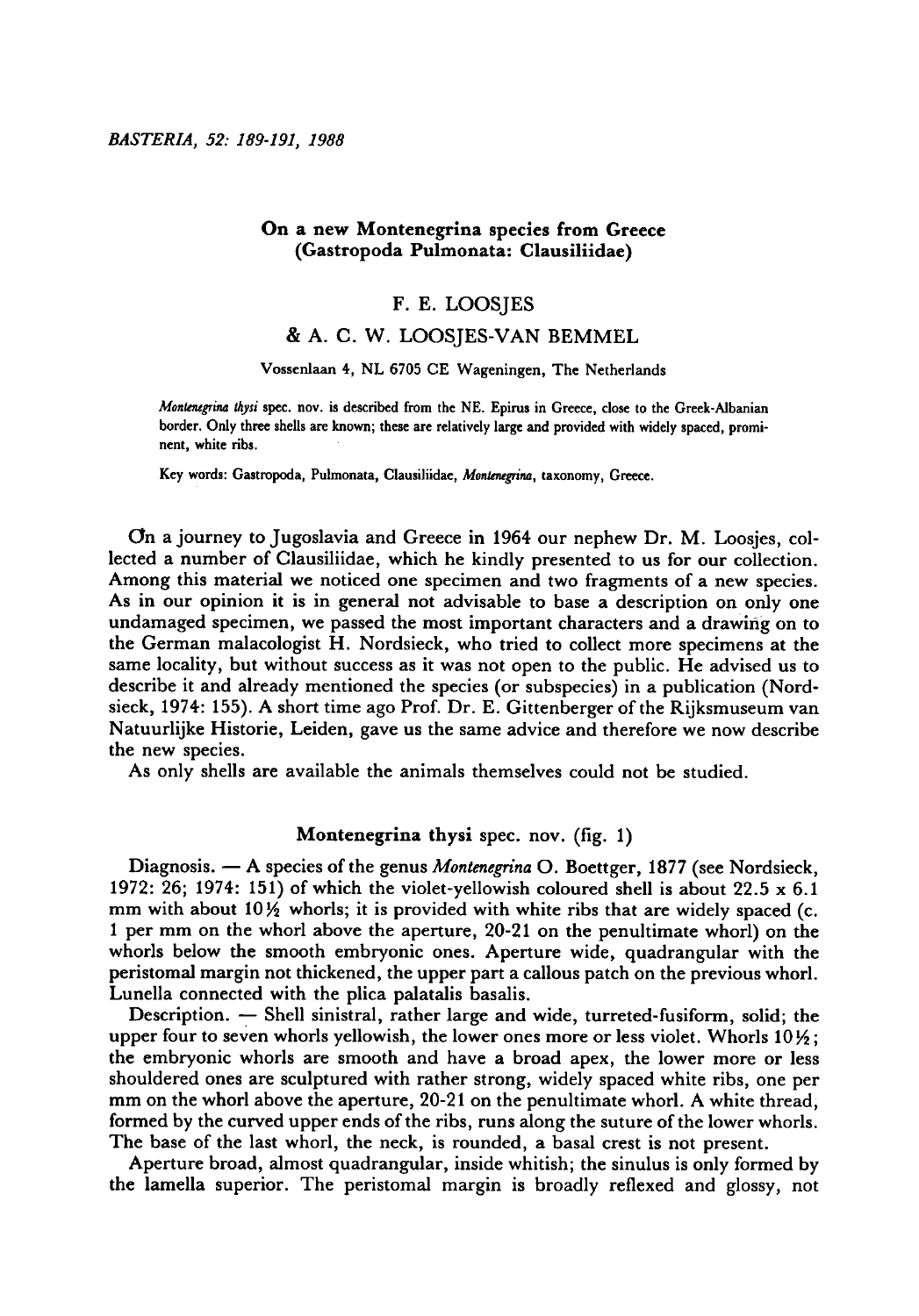

Fig. 1. Montenegrina thysi spec. nov.; a. ventral side of holotype; b. dorsal side of holotype; c. ventral side of paratype. Photographs by E. Gittenberger.

thickened, the upper margin is only <sup>a</sup> callous patch on the whorl above, it is straight, not curved near the outer end of the lamella superior. The parietal and axial margin of the peristome are almost straight.

Lamella superior of medium height, reaching the apertural margin; its inner end is widely separated from the outer end of the much more marginally situated lamella spiralis, which is of medium height and which slightly overlaps the inner end of the lamella superior; it ends rather abruptly inward at the right side. Lamella inferior rather steeply ascending into the aperture, it ends inward, past the end of the lamella spiralis at an almost ventral position; the outer end of the lamella inferior lies far from the peristome on the axis of the shell. The end of the subcolumellar lamellacan just be seen in frontal view when looking into the aperture, below the knob-like lower end of the axis.

The plica palatalis principalis runs from slightly inward of the upper end of the lunellaat the dorsal side of the last whorl almost to the peristomal margin. Below it runs an equally high plica palatalis superior, diverging from it to the peristome; at the inner side it (almost) touches the upper end of the lunella. The lunella lies at the dorsal side, it is <sup>a</sup> broad almost straight white callous patch, visible on the outside of the shell by transparancy. At its lower end the lunella is connected with <sup>a</sup> more or less distinct plica palatalis basalis.